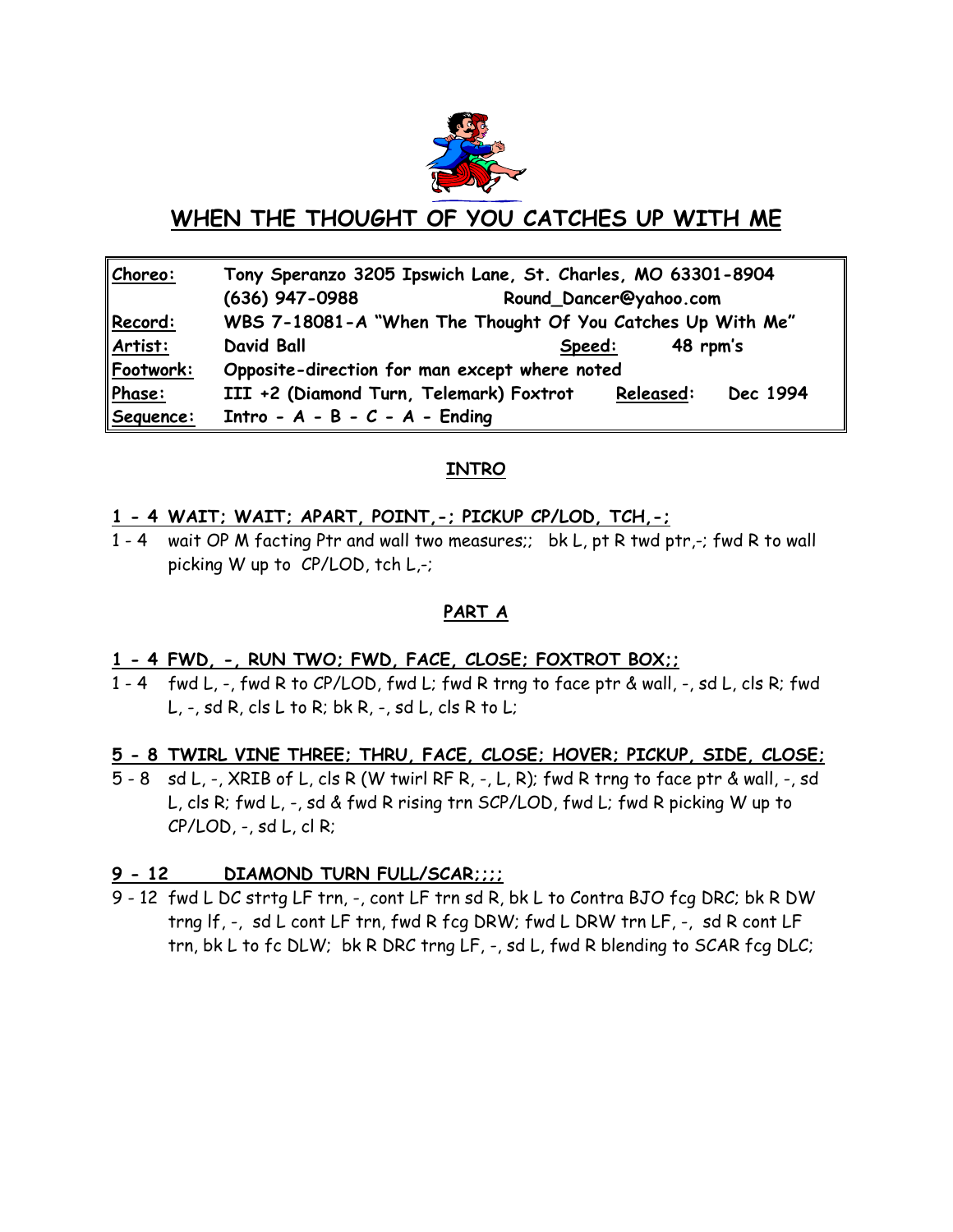# **WHEN THE THOUGHT OF YOU CATCHES UP WITH ME (Page 2)**

### **PART A (Continued)**

# **13 - 16 OPEN TELE/SEMI; THRU, FACE, CLOSE; TWISTY VINE THREE; MANUVER, SIDE, CLOSE;**

13 - 16 fwd L start LF trn, -, sd R cont LF trn, sd & fwd L (W bk R start LF trn, -, cl L to R cont LF trn, sd & fwd R) to SCP/LOD; step thru on R, -, fc ptr on L, cls R to L to BFLY/WALL; sd L, -, XRIB of L, cls R (W sd R, XLIF of R to momentary SCAR, cls R to L) blending to BJO/DLW; fwd R XIF of W to CP/RLOD, -, sd L, cls R;

### **PART B**

#### **1 - 4 TWO RIGHT TURNS;; TWIRL VINE THREE; PICKUP, SIDE, CLOSE;**

1 - 4 bk L trn RF, -, sd R LOD, cl L; fwd R cont RF trn, -, sd L, cl R to CP/LOD; sd L, -, XRIB of L, cls R (W twirl RF R,  $-$ , L, R); fwd R picking W up to CP/LOD,  $-$ , sd L, cl R;

#### **5 - 8 FWD, -, RUN TWO; MANUVER, SIDE, CLOSE; SPIN TURN; BOX FINISH;**

5 - 8 fwd L, -, fwd R, fwd L; fwd R XIF of W CP/RLOD, -, sd L, cls R; bk L piv  $\frac{1}{2}$  RF, fwd chk R, rec  $L$  end CP/LOD; bk R,  $-$ , sd L, cl R;

### **9 - 12 THREE STEP; MANUVER, SIDE, CLOSE; TWO RIGHT TURNS;;**

9 - 12 fwd R to CP/LOD, -, fwd L, fwd R; fwd R XIF of W to CP/RLOD, -, sd L, cls R; bk L trn RF, -, sd R LOD, cl L; fwd R cont RF trn, -, sd L, cl R to CP/WALL;

# **13 - 16 HOVER; FWD, FACE, CLOSE; TWIRL VINE THREE; PICKUP, SIDE, CLOSE;**

13 - 16 fwd L, -, sd & fwd R rising trn SCP/LOD, fwd L; step thru on R, -, fc ptr on L, cls R to L to BFLY/WALL; sd L, -, XRIB of L, cls R (W twirl RF R, -, L, R); fwd R picking W up to CP/LOD, -, sd L, cl R;

#### **PART C**

#### **1 - 4 TWO LEFT FACE TURNS;;WHISK; WING/SIDECAR;**

1 - 4 fwd L trn  $\frac{1}{4}$  LF COH, -, sd R trn  $\frac{1}{4}$  LF RLOD, cl L; bk R trn  $\frac{1}{4}$  LF /WALL, -, sd L, cl R; fwd L, -, fwd and sd R, XLIB of R; step thru on R, -, sd L, cl R to L picking up W to SCAR/DW;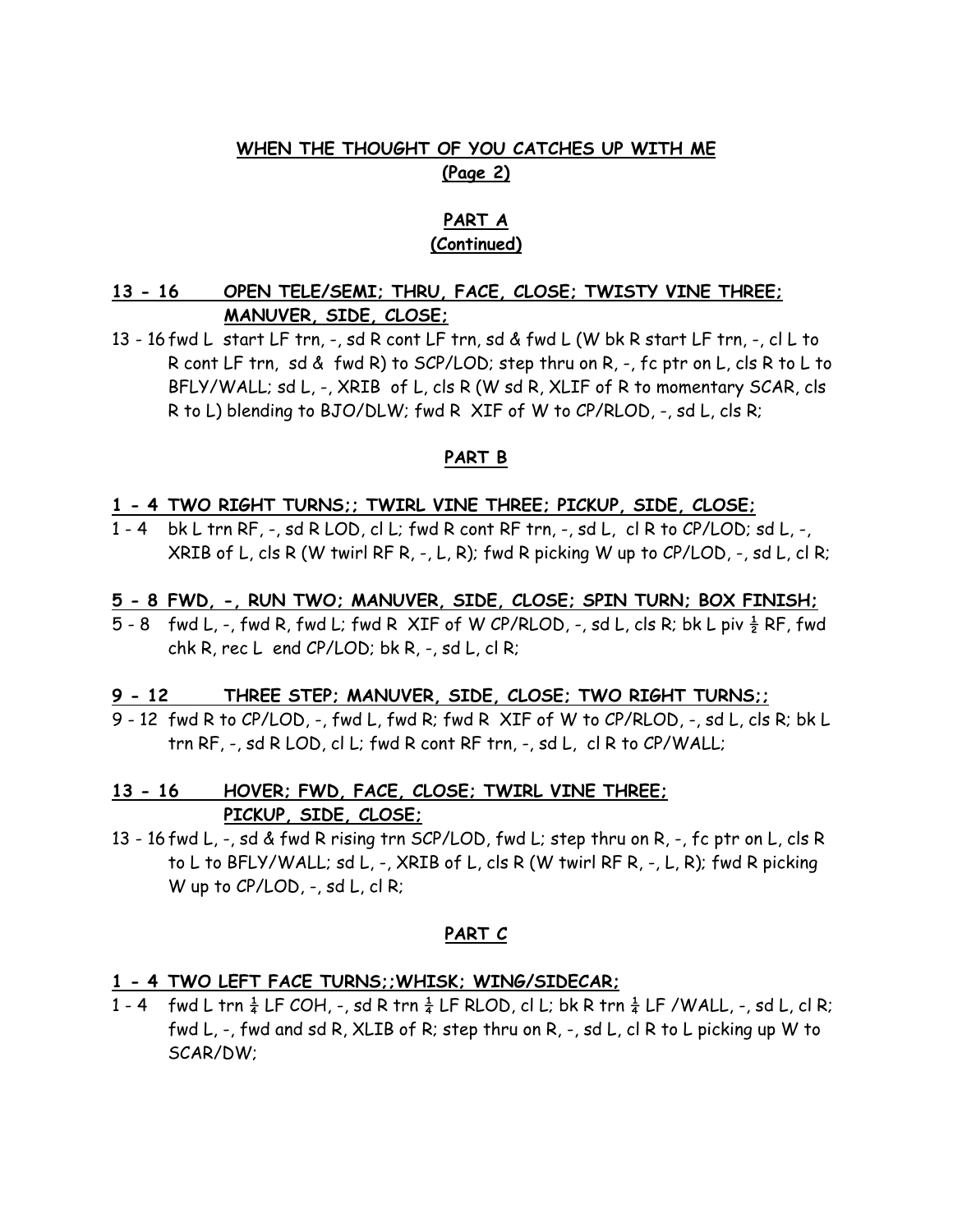# **WHEN THE THOUGHT OF YOU CATCHES UP WITH ME (Page 3)**

# **PART C (Continued)**

# **5 - 8 OPEN TELE/SEMI; MANUVER, SIDE, CLOSE; IMPETUS/SEMI; PICKUP, SIDE, CLOSE;**

5 - 8 fwd L start LF trn, -, sd R cont LF trn, sd & fwd L (W bk R start LF trn, -, cl L to R cont LF trn, sd & fwd R) to SCP/LOD; fwd R XIF of W to CP/RLOD, -, sd L, cls R; in CP/DRW steo bk on L trng RF, bring R ft beside L continue RF turn on L heel transferring wgt to R, fwd LOD on L to SCP/LOD; fwd R picking W up to CP/LOD, -, sd L, cl R;

### **ENDING**

### **1 - 4 TWO RIGHT FACE TURNS;; TWIRL VINE THREE; THRU, FACE, CLOSE;**

1 - 4 bk L trn RF, -, sd R LOD, cl L; fwd R cont RF trn, -, sd L, cl R to CP/LOD; sd L, -, XRIB of L, cls R (W twirl RF R, -, L, R); step thru on R, -, fc ptr on L, cls R to L to CP/WALL;

### **5 DIP, TWIST, KISS;**

5 Dip bk COH on L, -, turn upper body to face LOD and kiss;